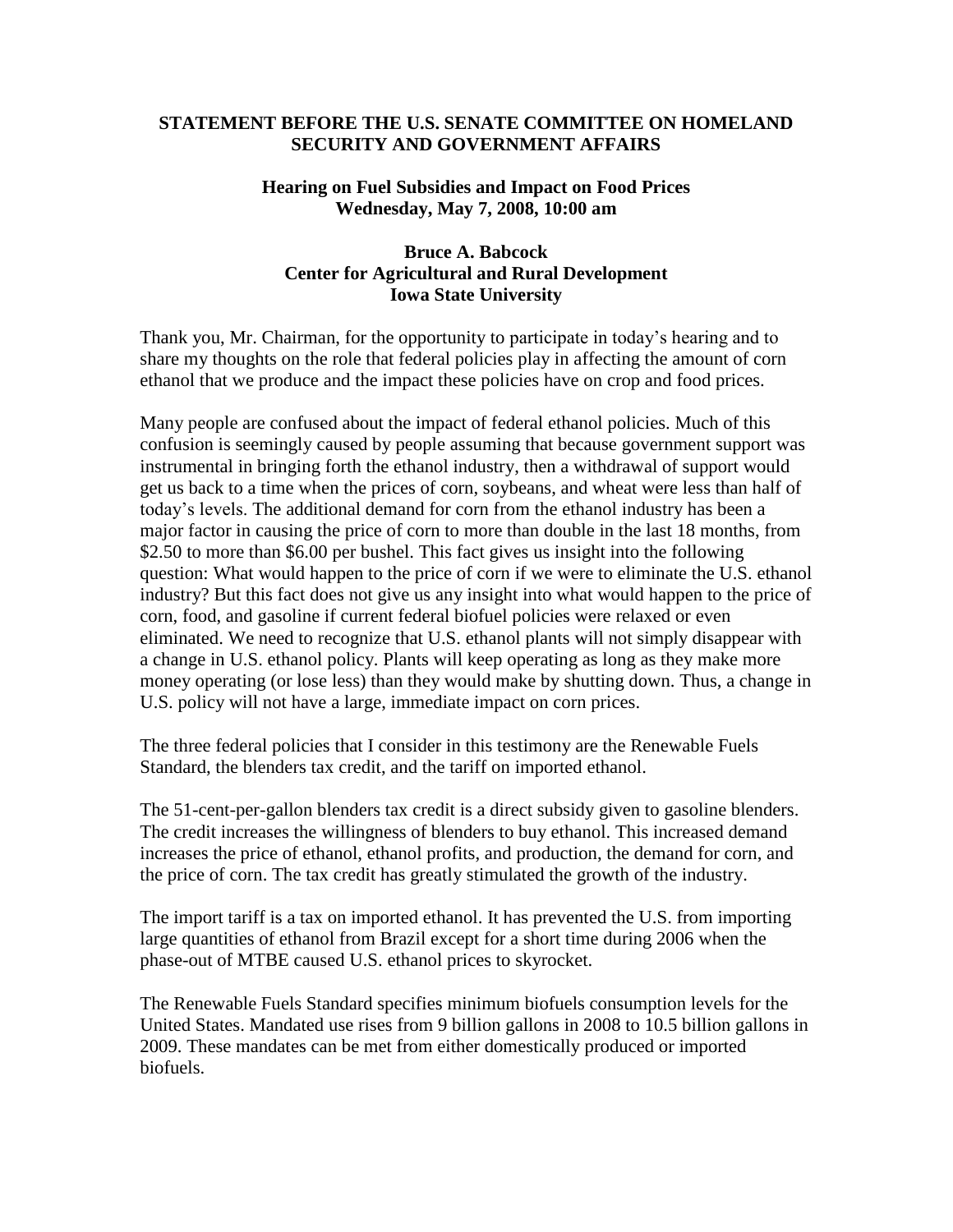Given the level of concern about current crop prices, I first want to examine the shortterm impacts of a policy change. By short term I mean the following: What impact would a change in federal policy have on the supply of ethanol and the market price of corn during the period September 1, 2008 to August 31, 2009? This period corresponds to the marketing year for the 2008 corn and soybean crops.

A focus on corn is warranted because it is the crop most directly affected by U.S. biofuel policies, and it is the crop that most determines the impacts on the cost of food because of its importance in determining the cost of feeding livestock. My graduate student and I have considered a number of different policy scenarios, but I want to focus on three today. These are to (1) waive the mandates, but keep the tax credit and the import tariff; (2) keep the mandates but eliminate the import tariff and the tax credit; and (3) eliminate all three.

Because both the blenders tax credit and the mandate increase the demand for ethanol, elimination of only one of these policies would have little impact because the other one would effectively keep the industry operating at close to current capacity. Elimination of the mandate would reduce expected ethanol production by about 4%, the ethanol price would drop by less than 2%, imports would fall by 18%, and the price of corn would be largely unchanged. Maintenance of the tax credit keeps demand for ethanol high, and the import tariff keeps imports down. Thus, recent calls for an easing of the RFS would do almost nothing to reduce food prices or ease the financial pain of the livestock industry.

The impact of eliminating both the blenders tax credit and the import tariff would be somewhat larger because increased imports would reduce the amount of domestic ethanol that would be needed to meet the mandate. Domestic ethanol production would decline by about 11%, imports would double, and the price of corn would drop by 7%. The price of ethanol would drop by 13%. The impacts of this policy change are not any larger because the RFS keeps total ethanol demand high and the supply of imported ethanol is not unlimited.

A rollback of all ethanol incentives and protections would have the largest impacts. Domestic ethanol production would drop by 21%. The loss of demand subsidies would cause the price of ethanol to drop by 18%. The price of corn would drop by almost 13%, to just below \$5.00 per bushel. We estimate that the drop in ethanol supply would increase blended fuel prices by about four cents per gallon because increased gasoline prices would more than offset the reduction in ethanol prices.

The livestock industry has been hard hit by the run-up in feed costs. But high gasoline prices combined with existing ethanol plants means that corn prices in the near term will remain well above historical levels even if the Renewable Fuels Standard, the blenders tax credit, and the import tariff were all eliminated. This is not to say, however, that a 13% drop in corn prices would not help livestock producers and, to a lesser extent, reduce food prices. A 13% drop in corn prices would reduce the cost of feeding beef cattle by 5% of revenue, hogs by 7% of revenue, eggs by 4%, and dairy cattle by 3% of revenue.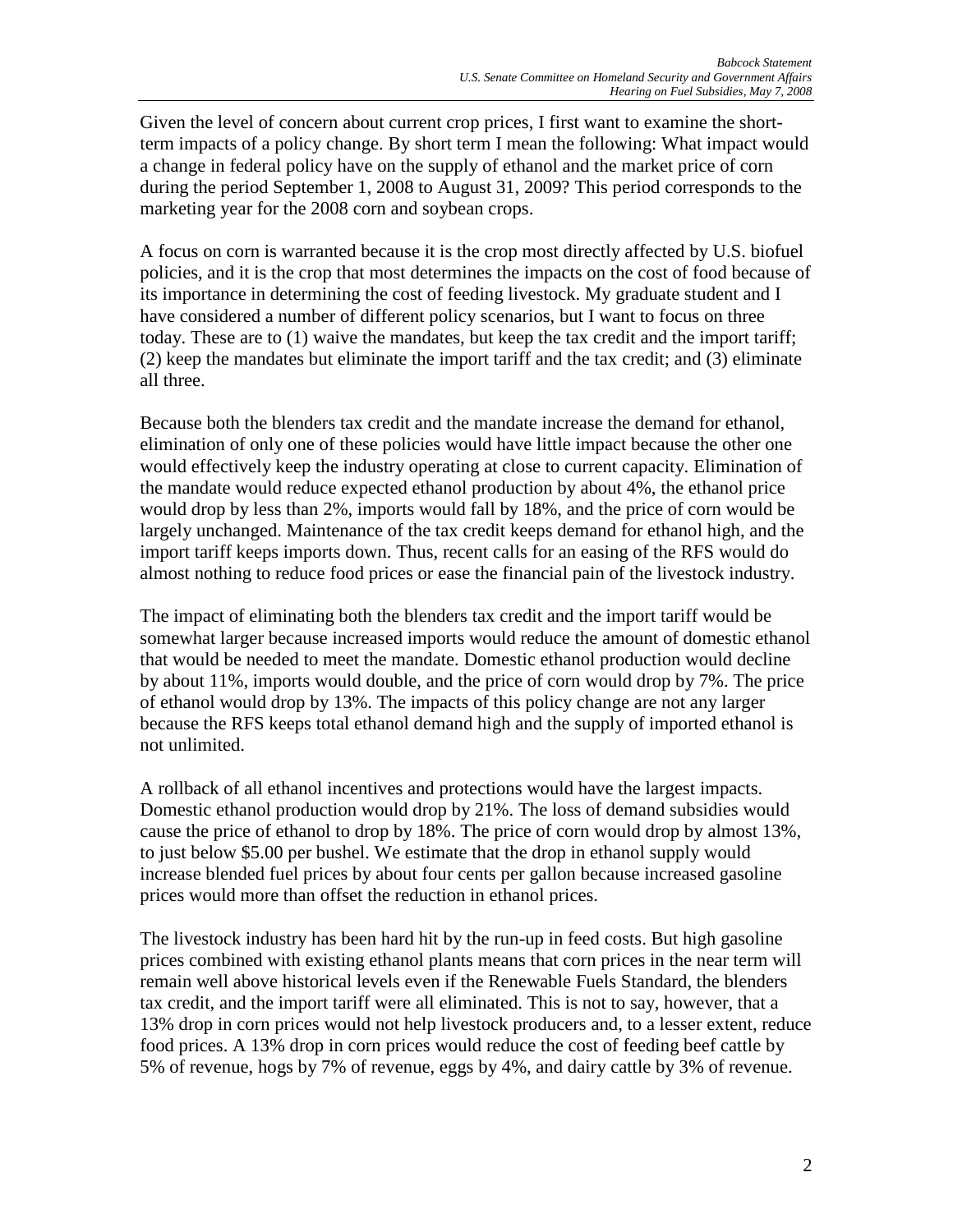This drop in production costs would eventually translate into consumer prices that would be a bit lower than they otherwise would be.

The longer-term impact of a change in federal biofuels policy depends crucially on the price of crude oil and on the number of ethanol plants that come on-line under current incentives. If we were to eliminate all federal biofuels policies today, and future crude oil prices support wholesale gasoline prices of \$3.00 per gallon in the future, then ethanol production over the next five years would eventually increase to around 14 billion gallons, and corn prices would be about \$4.00 per bushel. A return of wholesale gasoline prices to \$2.00 per gallon would keep ethanol production at about 10 billion gallons and corn prices would fall to approximately \$3.60 per bushel. In contrast, sustained \$4.00 gasoline prices would result in \$5.00 corn, and 21 billion gallons of ethanol.

These results reveal two general findings. First, agricultural commodity prices and gasoline prices are now inextricably linked through existing ethanol plants and the knowledge of how to efficiently convert corn to transportation fuels. This link will not be broken unless corn ethanol production is somehow capped. A return to inexpensive feed is simply not going to occur unless crude oil prices fall dramatically and biofuels policy is substantially changed. Second, in the long run, if gasoline prices rise even higher and signal that we need alternative fuels, the corn ethanol industry will expand well beyond current projected levels even without government subsidies, unless production is somehow capped.

I would like to turn now to the impact of policy on the prices of other crops and food. Expansion of corn use implies a cutback in planted acreage and higher prices for other crops. The soybean crop is most affected by competition for land, with wheat affected by a much smaller amount. U.S. rice acreage is largely unaffected by corn prices because corn and rice are grown in different regions and it takes a fairly large incentive to move rice producers away from rice. The direct link that many people have made between U.S. biofuels subsidies and world rice prices is difficult to find.

Concerning food prices, we must remember that to a large extent Americans do not eat agricultural commodities. Rather, we eat food manufactured from commodities. My colleagues and I estimated that a 30% change in the price of corn, along with corresponding changes in the prices of other crops, would change home food expenditures by about 1.3%.

As I have discussed, altering U.S. biofuel policies will change the price of corn by much less than 30% in the short term. This suggests that changes in biofuel policies will not dramatically affect the price that Americans will pay for food. In the longer run, the price of corn and food will be determined largely by the price of crude oil.

Because the United States is a major exporter of corn, soybeans, wheat, and rice, a change in biofuel policy that affects U.S. prices will also affect international prices. Again, corn and soybean prices would be most affected by a change in federal policy. Wheat prices would be affected less. Rice prices would be largely unaffected.